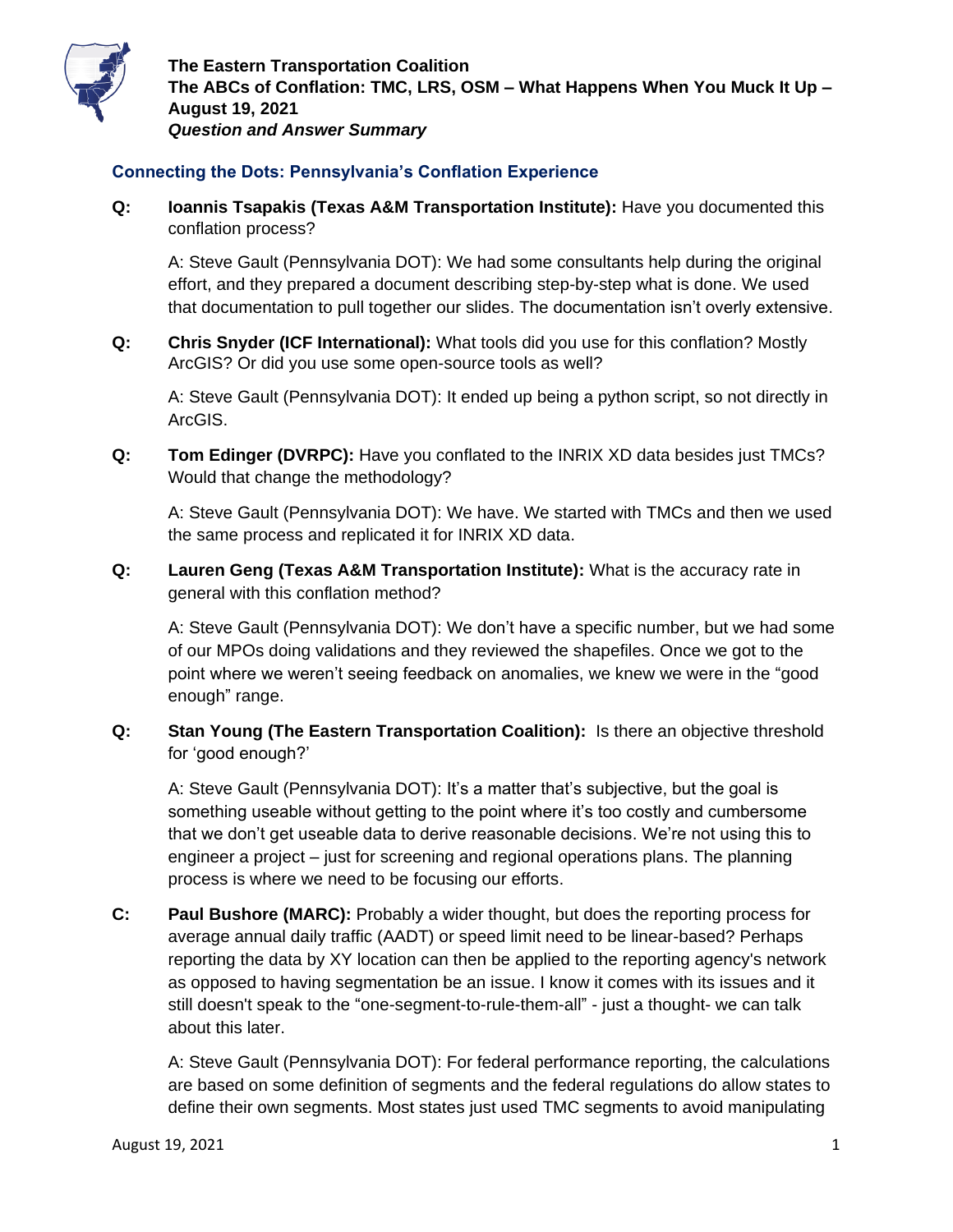

## **The Eastern Transportation Coalition The ABCs of Conflation: TMC, LRS, OSM – What Happens When You Muck It Up – August 19, 2021** *Question and Answer Summary*

data for all the other elements. We just wanted to get to the point where we had one speed limit and one volume for each TMC for federal reporting.

C: Stan Young (The Eastern Transportation Coalition): We come down to point-based attributes and segment-based attributes - we need to find a way to marry the two.

## **Probe Segments and Linear Referencing System (LRS): A Tale of Two Giants and How Ohio Made Them Friends**

**Q: Stan Young (The Eastern Transportation Coalition):** Are there any metrics - voting logic, matching logic, or screening for questionable matches?

A: Bill Welch (Ohio DOT): None that are formalized, but we check in an ad hoc process. We have a general sense of where this method may not work as well. As long as we get most of our highways and major state routes that's our 'good enough' point.

**Q: Tom Edinger: (DVRPC):** How much QA/QC is still involved in cleanup work to update correct traffic volumes from one segment to another?

A: Bill Welch (Ohio DOT): Volumes are less important overall for us. We were making sure just the segments were matched up. The QA/QC required takes a few hours.

**Q: James Li (MWCOG):** I was wondering whether XD data or TMC data (or both) was conflated LRS in your presentation. The INRIX very short segment sample you showed seems like a TMC segment, was it?

A: Bill Welch (Ohio DOT): Only XD data – we stopped using TMC data once we got XD data because of the increased granularity.

**Q: Paul Bushore (MARC):** Did you find any segments on either side that completely fell out, what did you do with that? Does the Ohio LRS go down to local streets?

A: Bill Welch (Ohio DOT): We check somewhat closely the ones that don't match (almost always it's a segment that we don't have a match in our LRS). The LRS goes down to local streets but not all of them (mostly omitting ones in urban areas). We check a sample of them and then call it 'good enough' – we have some weird cases, like upper/lower road configurations in Cleveland that result in some issues and we just manually check those.

**Q: Stan Young (The Eastern Transportation Coalition):** Is this a once-a-year process?

A: Bill Welch (Ohio DOT): We do this twice a year because our timing is tied to INRIX map releases and we'll conflate whenever a new map is released.